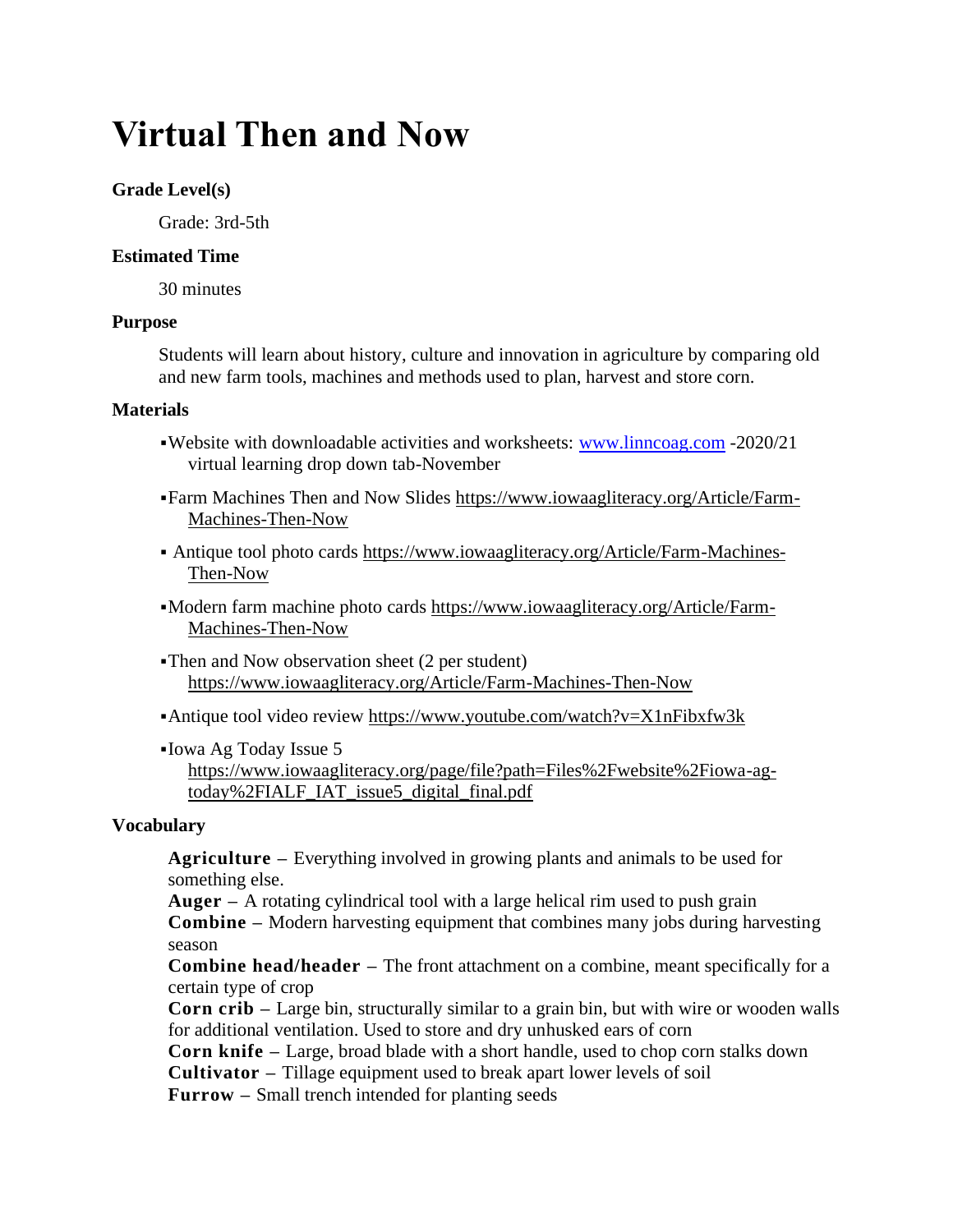**Grain bin –** Large, metallic bin that stores grain after harvest. May have grain drying equipment as well

**Grain dryer –** Mechanical drying system that helps farmers maintain a 13% grain moisture for the best storage possible

**Husking (shucking)** – To remove the outer leaves and silks (husks) from an ear of corn

**Planter –** Tool or machine that deposits seed in the ground

**Seed bed –** The area that seeds are planted in

**Sheller (thresher) –** To remove the seeds or kernels from the rest of the plant material, including the cob, husks, and stalk

**Technology – A tool or technique that makes a job easier or more efficient. Tillage –** The act of breaking apart soil to (a) prepare the area for planting, or to (b) remove weeds

**Stover –** Leftover "waste" material in a corn field once it has been harvested. This includes stalks, husks, and cobs.

# **Interest Approach – Engagement**

Begin the lesson by reading page 1 of the Iowa Ag Today (Science, Technology, Engineering and Math). Ask the students to brainstorm how STEM is used in agriculture. How has it changed over time?

# **Background - Agricultural Connections**

Many of our advances as a society have been tied to the mechanical advances of agriculture. By studying the history and technology of these advances, students can gain a better understanding of historical timelines as well as the importance of engineering and innovation.

This lesson will cover many aspects of raising corn (this crop specifically to ensure cohesiveness). Here's an outline of each tool:

## **Antique:**

Planter:

 $\circ$  This tool has a box that would hold corn seed. The user would hold the handles at the top, place the tip in the furrow, and press the handles together to drop the seed into the ground.

Hoe:

o Garden hoes are still commonly used, but only really in small scale. These tools are good for creating furrows, covering seeds, and weeding between rows.

Corn husking glove:

o There are many styles of corn husking gloves, but the type pictured has a metal hook in the palm of the hand. This would be used to peel the husks back from the ear of corn, and can also be used to cut the ear from the stalk. In this way, a person using the glove could quickly husk and pick an ear of corn and toss it into a wagon in one motion.

Corn knife: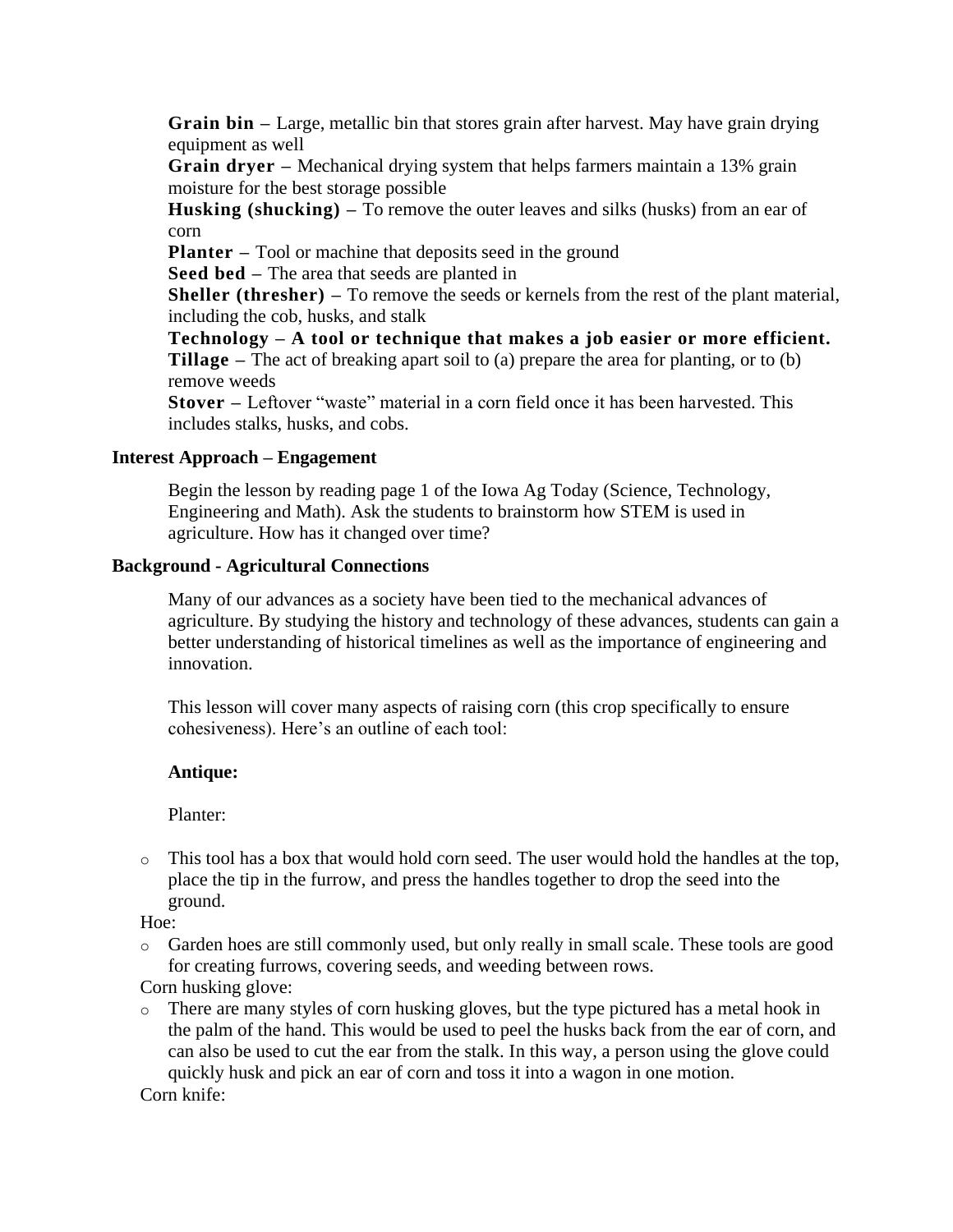$\circ$  While this isn't the same thing as a machete, it can look similar. Corn knives are made to cut the tough stalks of corn with a swift chop to the base of the plant. This tool can also be used to cut weeds or similar plants.

Corn dryer:

- o This tool is essentially just a conglomeration of metal fingers that would pierce the ear of corn and hold them away from each other, allowing the kernels to dry while still on the cob.
- o Corn cribs were also used for larger volumes of corn. They resembled a grain bin, but generally had wire or wooden walls with plenty of air holes. This allowed ears of corn to be stored whole while they dried.
	- Some discussion points on corn cribs could be:
		- **•** Effectiveness of deterring pests
		- Evenness of grain drying
		- Spoilage or waste

Corn sheller:

- o Corn shellers varied greatly over time. Across all styles of shellers, the machine would have some kind of rough surface or teeth that would jostle the kernels from the cob. In the hand crank style shown in the lesson, the crank feeds the ear through the narrowed, spiky opening. The kernels would fall through the funnel into a box, basket, or barrel, and the cob would be rotated to fall the opposite direction, into a separate container.
- o Note: shelling and threshing refer to the same act of removing the kernels from the rest of the plant material.

# **Modern:**

Planter:

- o Planters today are attached to tractors, and create a furrow, deposit seeds evenly, and cover the furrow in one pass.
	- Some producers may attach other equipment at once to fertilize or till at the same time as planting. This can save the producer fuel, time, and can protect the soil from unnecessary compaction (which makes it harder for plants to grow).
	- Video of row tracking system display in a tractor: **[https://youtu.be/J\\_YpIfgfrjU](https://youtu.be/J_YpIfgfrjU)**
- o Modern technology such as variable rate technology, row-track, and autosteer, can use maps of the field and GPS to plant the rows straight, evenly, and not overlap when turning corners or on irregularly shaped fields.

Field cultivator: Though there are many different types of tillage equipment, field cultivators are widely used.

- o Other types of tilling equipment might be discs, harrows, chisel plows, moldboard plows, para-plows, subsoilers, rotary hoe, and others. See here for more information on tillage equipment: **[http://snapplus.wisc.edu/wp](http://snapplus.wisc.edu/wp-content/uploads/2013/12/R2TillageGuide.pdf)[content/uploads/2013/12/R2TillageGuide.pdf](http://snapplus.wisc.edu/wp-content/uploads/2013/12/R2TillageGuide.pdf)** (field cultivator photo on page 31)
- o Note: tillage can meet many objectives; to break apart soil in seed bed preparation, to control weeds, or to make the field more level and even (perhaps if the field was grazed by cattle, they can leave ruts, etc.). Depending on the purpose of the tillage, different types of equipment can be used.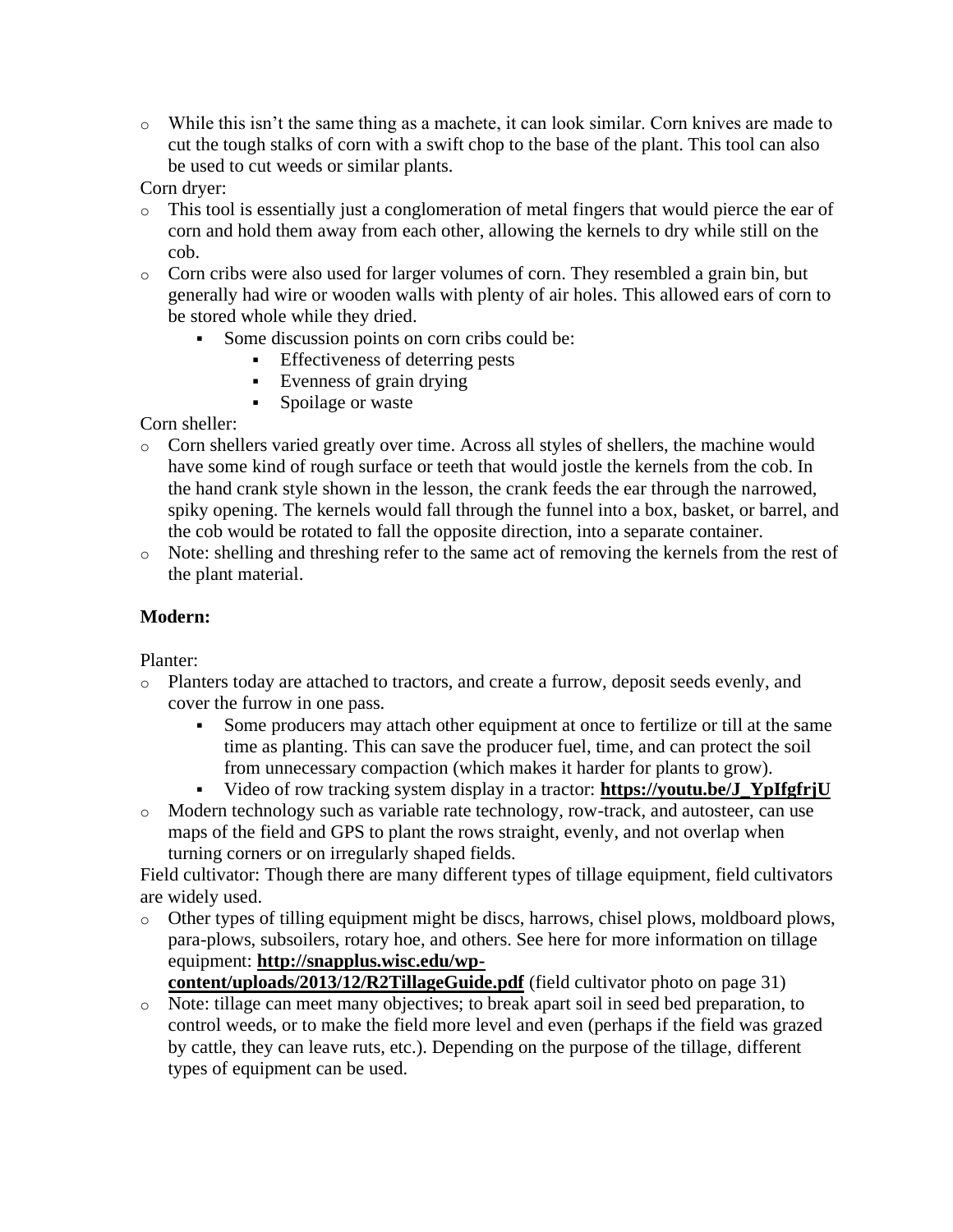- Today, many producers are concerned about weed management, soil conservation, and erosion/runoff, making no-till or minimum till operations more prominent.
- o Field cultivators (with sweeps) are essentially V-shaped blades attached to a curved, vertical bar. The shape of the blade helps incorporate materials at a lower level without disturbing as much topsoil. By disturbing more soil at the surface, you increase the risk of runoff and erosion.

Combine: Combines earned their name from *combining* many kinds of jobs in the harvest season. Within the combine, the ears would be picked, husked, and shelled; the stalks would be cut; the grain would be collected; and all other material (cobs, husks, and stalks) would be deposited back onto the field.

o These machines do not go very fast in terms of miles per hour, but by handling multiple rows at once and by doing all of these jobs at once, the amount of time it takes to harvest a field has fallen dramatically.

Mechanical Grain Dryer: Now, farmers generally prefer to store their grain in a grain bin and use a mechanical grain drying system as opposed to corn cribs. Grain bins look much like corn cribs, except their walls are solid metal.

o Though grain drying systems can vary depending on brand, the overall idea is that augers inside the bin will rotate dry grain away from the air source so that wet grain will be subjected to the air flow. Eventually, the grain should be dried equally (to a moisture content of about 13%).

# **Procedures**

- 1. Distribute one antique tool picture to each student. Ask them to look at the photo to fill out one then and now observation sheet.
- 2. Distribute one modern tool picture to each student. Ask them to look at the photo to fill out one then and now observation sheet.
- 3. Use the Then and Now presentation slides to review the antique tool and their modernday equivalent.
	- **Review with video<https://www.youtube.com/watch?v=X1nFibxfw3k>**
- 4. Finish reading Iowa Ag Today: page 4 and page 6

Optional activities:

- Have the students choose an antique or modern-day tool not represented in slides to research and present to the class.
- Future of farming video:<https://www.youtube.com/watch?v=Qmla9NLFBvU&t=2s>

# **Organization Affiliation**

Lesson is adapted to a virtual format from the Iowa Agriculture Literacy Foundation lesson "Farm Machines: Then and Now." [https://www.iowaagliteracy.org/Article/Farm-](https://www.iowaagliteracy.org/Article/Farm-Machines-Then-Now)[Machines-Then-Now](https://www.iowaagliteracy.org/Article/Farm-Machines-Then-Now)